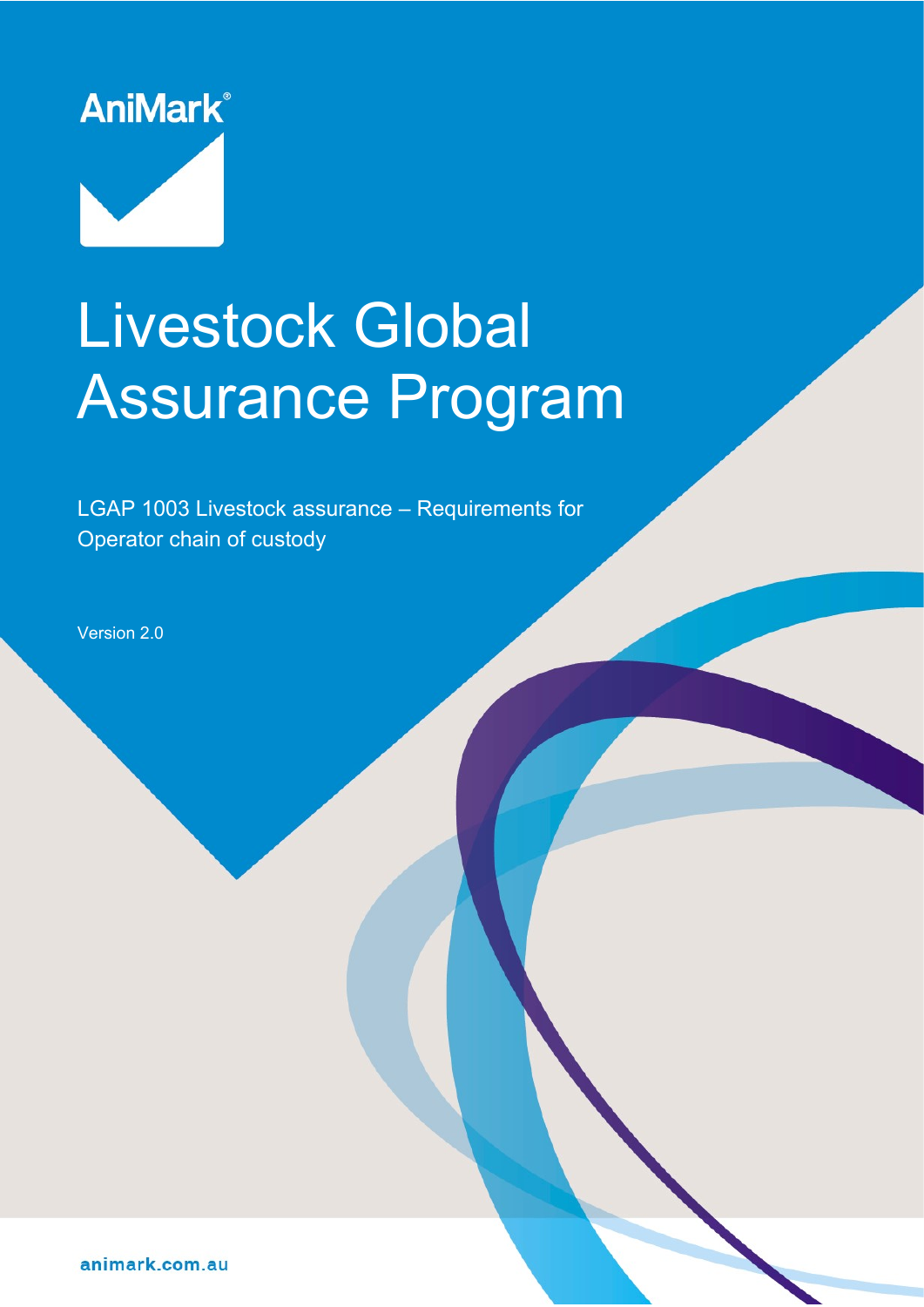© AniMark Limited 2021

All rights reserved. Unless otherwise specified, or required in the context of its implementation, no part of this publication may be reproduced or utilized otherwise in any form or by any means. electronic or mechanical, including photocopying, or posting on the internet or an intranet, without prior written permission. Permission can be requested from AniMark at the address below.

AniMark Limited Chief Executive Officer PO Box 1359 Milton QLD 4064 AUSTRALIA Phone: +61 (0)7 2102 3640 Email: [info@animark.com.au](mailto:info@animark.com.au) Website: [www.animark.com.au](http://www.animark.com.au/) Published in Australia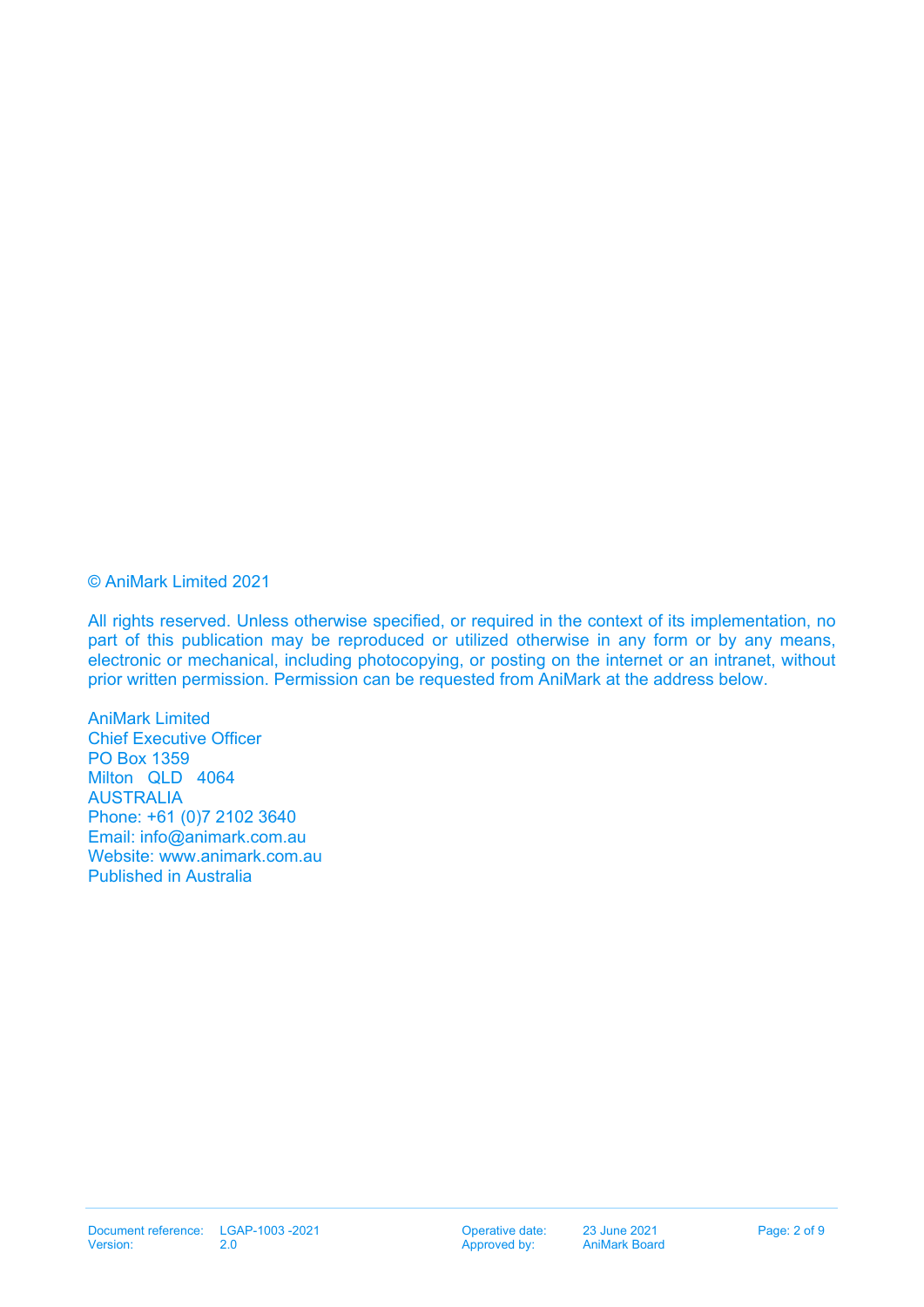## **Contents**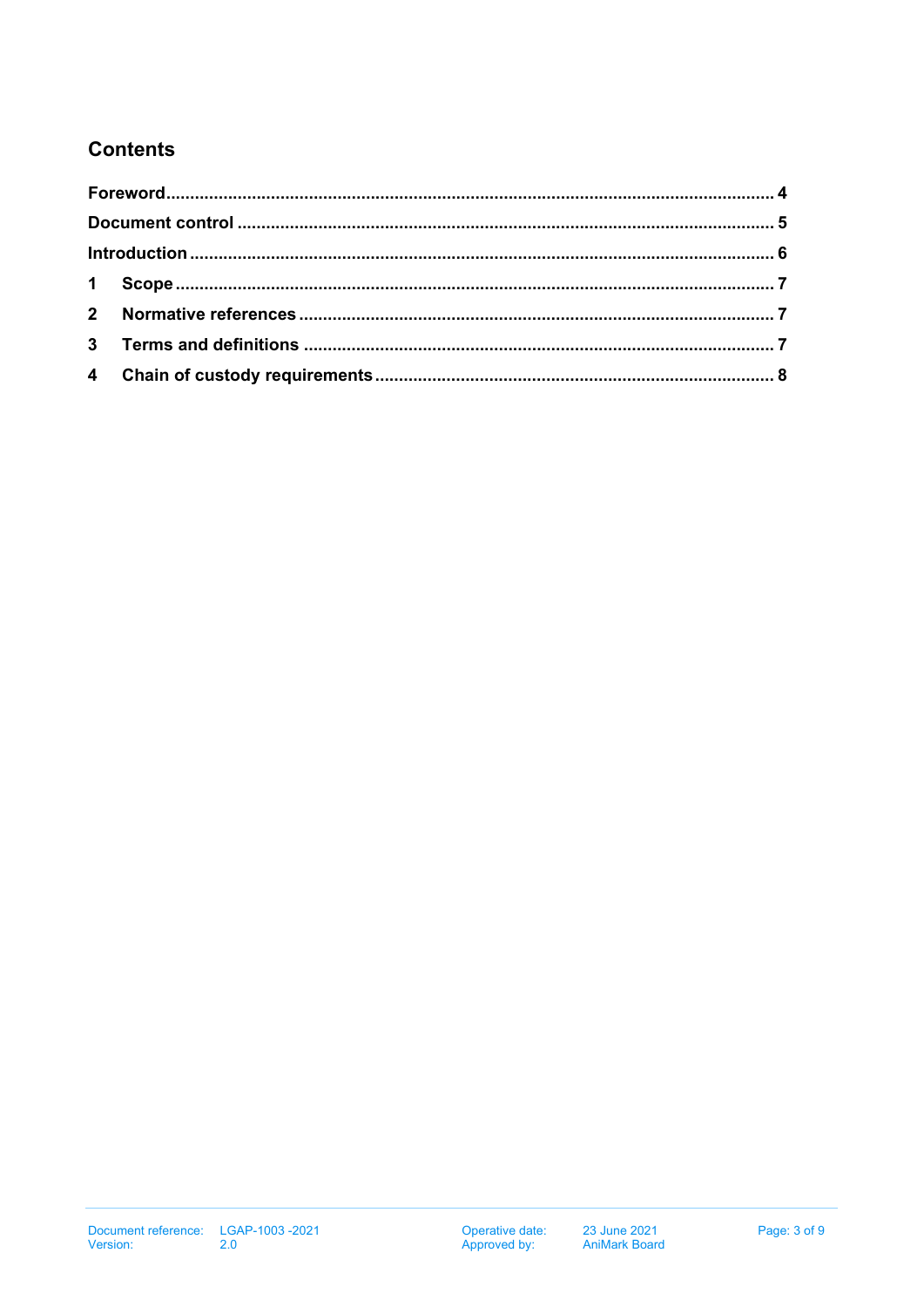## <span id="page-3-0"></span>**Foreword**

The Livestock Global Assurance Program (LGAP) is an international certification program for Operators and Facilities that export, import, manage and process livestock.

The LGAP Standards underpin LGAP and include the following documents:

- LGAP 1000 *Livestock assurance - Fundamentals and vocabulary;*
- LGAP 1001 *Livestock assurance - Requirements for animal welfare and management;*
- LGAP 1002 *Livestock assurance - Requirements for the management system of Operators, Facilities and Traceability System Providers;*
- LGAP 1003 *Livestock assurance - Requirements for Operator chain of custody; and*
- *LGAP 1004 Livestock assurance – Requirements for traceability systems used by Operators and Facilities.*

The LGAP Standards have been prepared by the AniMark Standards Committee in accordance with internationally accepted standards development methodologies, including the opportunity for stakeholders and the public to provide comments.

*The AniMark Board has adopted the LGAP Standards for application under LGAP.*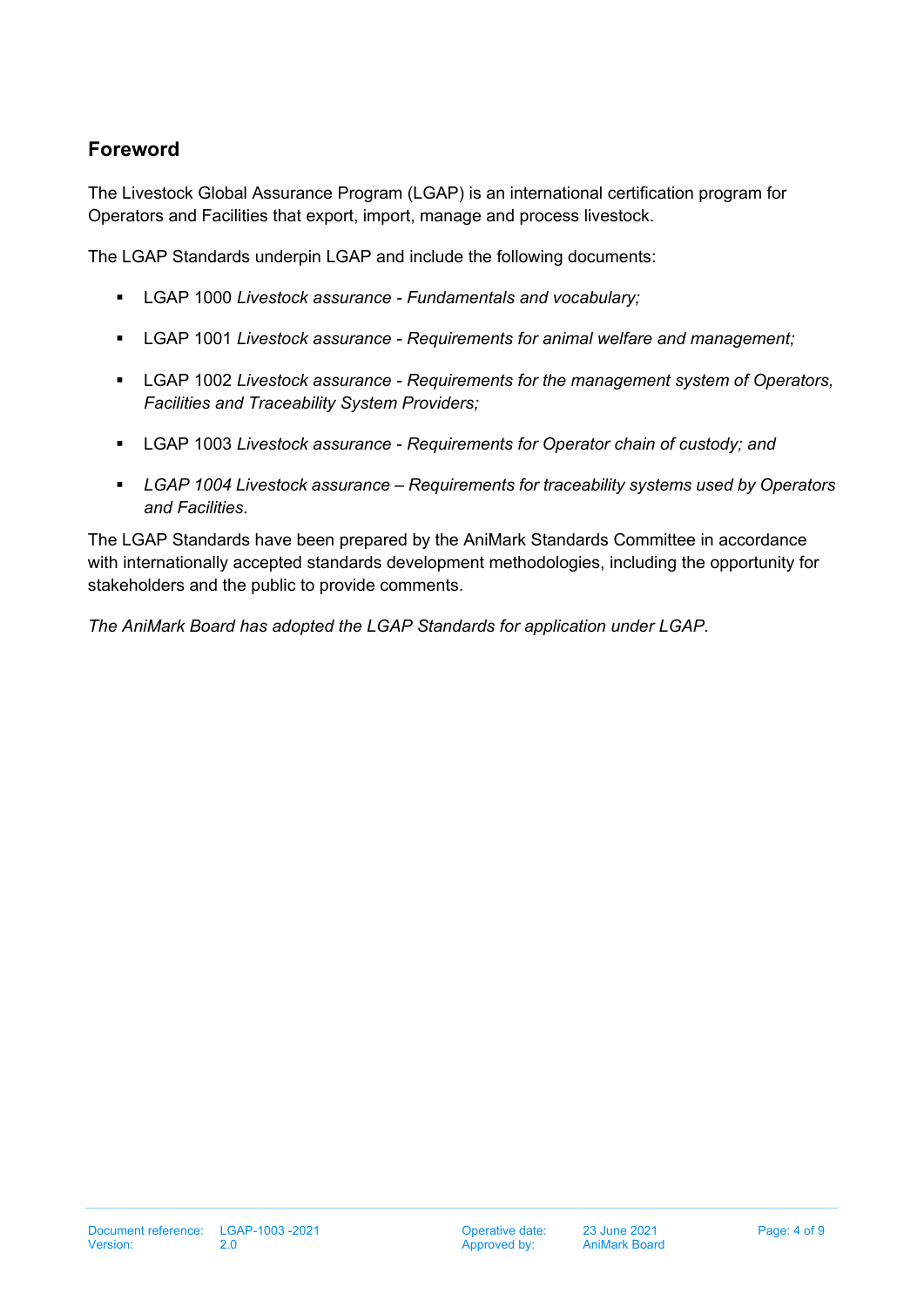## <span id="page-4-0"></span>**Document control**

The latest version of all normative documents can be downloaded from the AniMark website: <https://www.animark.com.au/>

#### **Language**

Original documents are in English. LGAP documents will be translated into other languages and published on the AniMark website. Once published, these official LGAP documents will be the only documents that may be used for certification in that language. In case of discrepancy between translations, the English version shall prevail.

#### **Changes to documents**

Normative documents are identified with a unique document code, a version number and date.

The date in the version name indicates the date the document becomes operative. *Changes from the previous version are marked in italics.*

The updates will be sent to all LGAP Approved Certification Bodies, Certified Operators, Certified Facilities *and Traceability System Providers* as official communication.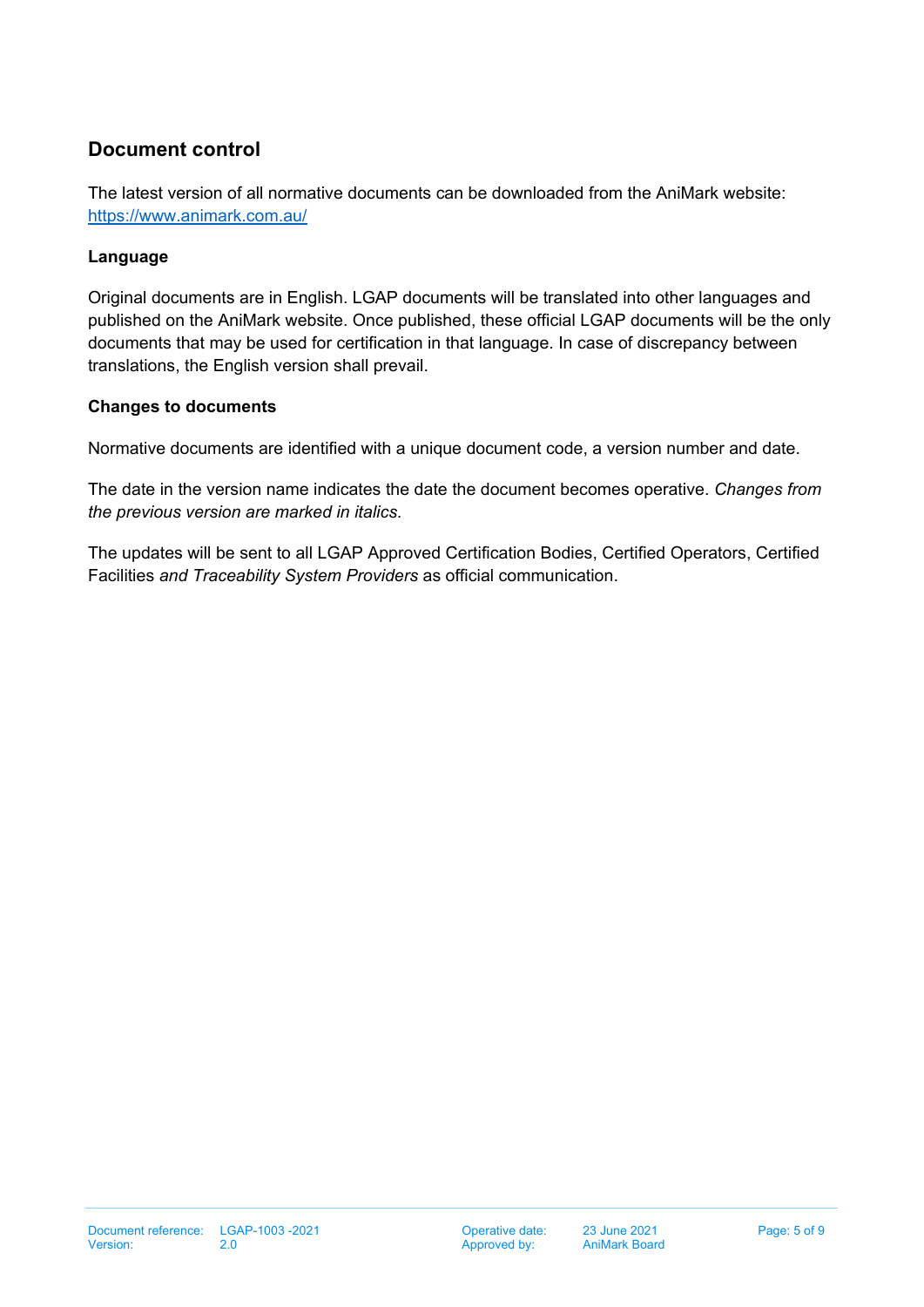#### <span id="page-5-0"></span>**Introduction**

This Standard is one in a suite of standards that support the operation of the Livestock Global Assurance Program (LGAP). Together they form a coherent set of standards for livestock assurance and assist organizations, of all types and sizes, to identify and fulfil their livestock assurance commitments.

LGAP is an international conformity assessment and certification program for Operators and Facilities that export, import, manage and process livestock, which are an important source of protein for the global community. How these livestock are treated through the supply chain is of increasing concern to the global community which is seeking assurances that certain expectations for animal welfare and management are met.

*Tracing animals as they move through the supply chain is critical to assuring the appropriate treatment of livestock is maintained. Livestock traceability also underpins animal health, disease control, food safety and product integrity.*

This Standard contains requirements to ensure Operators maintain a commitment to the welfare, management and traceability of livestock across the full supply chain. These requirements include complying with laws and regulations in relevant jurisdictions, maintaining traceability of livestock and ensuring contingency plans are in place in the event of a supply chain disruption.

*Operators, Facilities and Traceability System Providers that fulfil the relevant requirements of the LGAP Standards may seek certification in accordance with the LGAP Certification Rules.*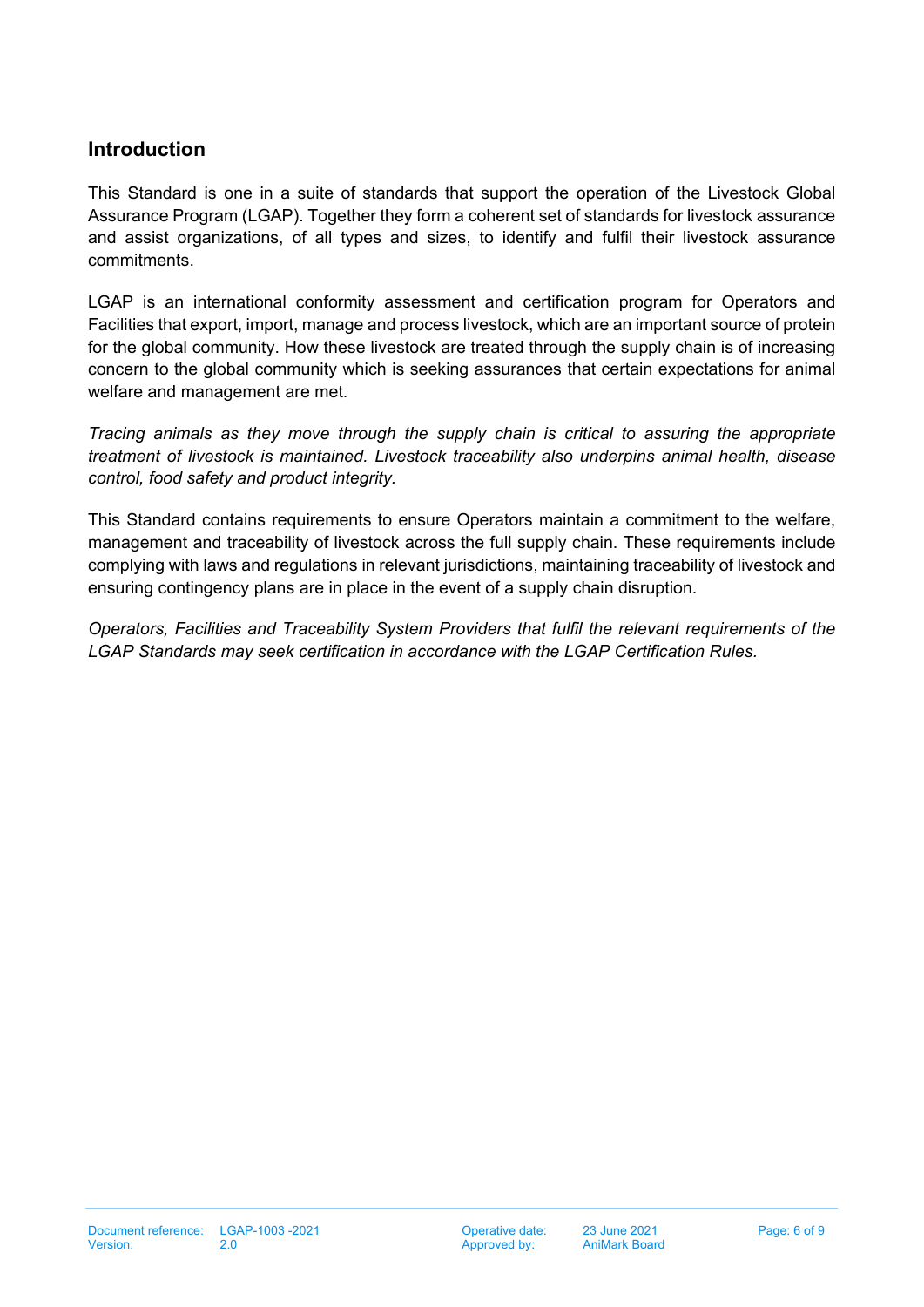### <span id="page-6-0"></span>**1 Scope**

This Standard contains requirements for supply chain traceability and animal welfare for livestock that are intended for slaughter *for food supply* and can be applied in any jurisdiction. Slaughter may *incorporate* cultural or religious observances.

This standard is applicable to Operators, including Exporters and Importers.

#### <span id="page-6-1"></span>**2 Normative references**

There are no normative references.

### <span id="page-6-2"></span>**3 Terms and definitions**

For the purposes of this document, the terms and definitions given in LGAP 1000 *Livestock assurance - Fundamentals and vocabulary* apply.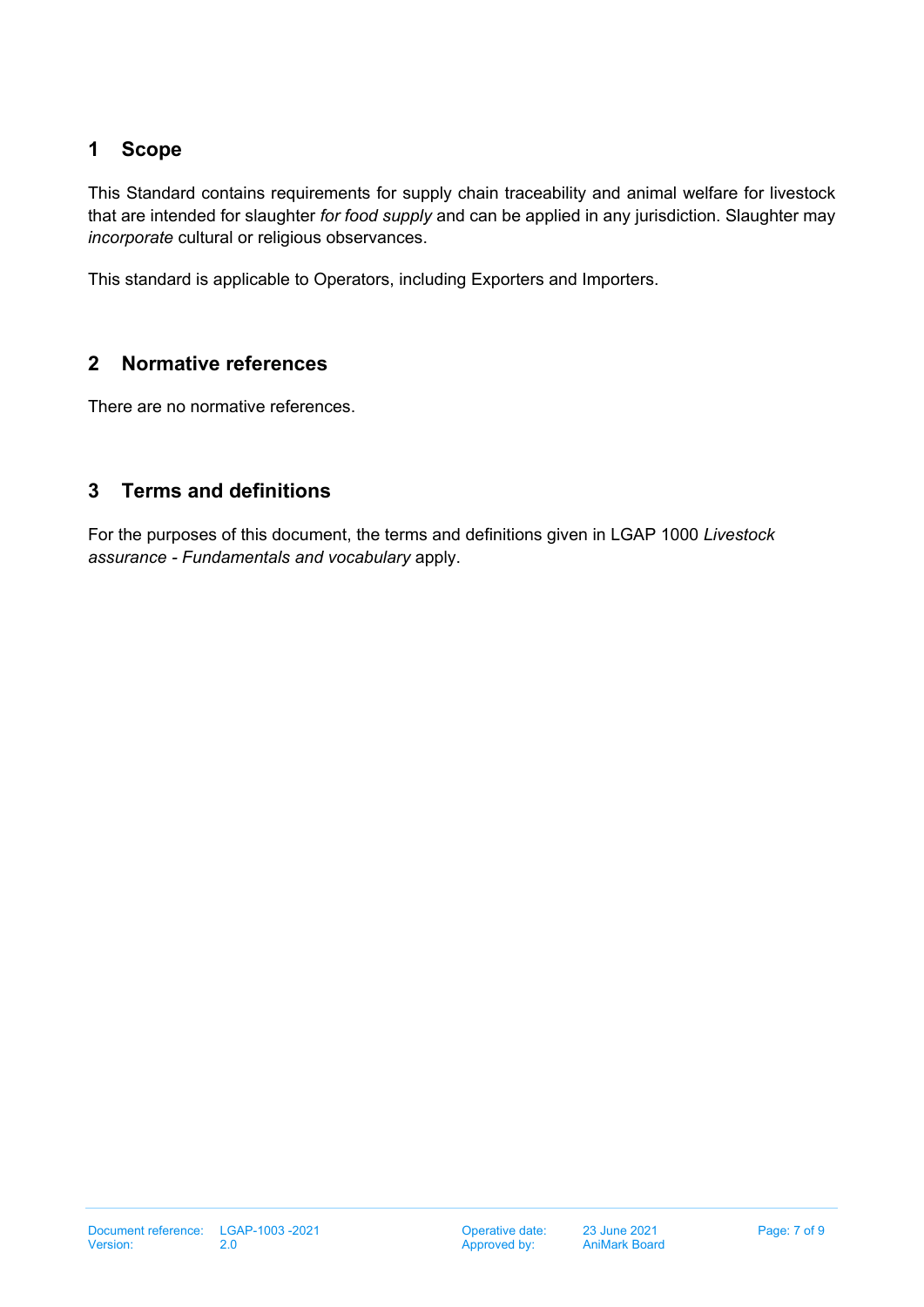#### <span id="page-7-0"></span>**4 Chain of custody requirements**

**Principle:** The Operator can demonstrate a commitment to the welfare, management and traceability of animals in establishments throughout their supply chains.

#### **GENERAL REQUIREMENTS FOR ALL OPERATORS**

**4.1** The Operator shall demonstrate a commitment to the welfare of animals throughout the supply chain by ensuring livestock are only sent to and received by Operators and Facilities throughout the supply chain that are certified under LGAP to the level prescribed.

NOTE 1 The prescribed level of certification can be set by the Program Owner, a regulator or supply chain partner.

NOTE 2 Where specified livestock are required to be sent to sites which are not included in the scope of LGAP (e.g. breeding livestock), documented information includes that which demonstrates the legitimacy of these arrangements and that the animals were confirmed as received at that site.

NOTE 3 *This requirement does not preclude Importer Operators from receiving livestock from non-LGAP certified sources and sending those animals to non-LGAP certified sites in accordance with the identification, segregation, management, and documented information requirements of LGAP 1001 and LGAP 1002. Such requirements from LGAP 1001 and LGAP 1002 are intended to ensure livestock from LGAP certified sources are not mixed with livestock from non-LGAP certified sources or sent to non-LGAP certified sites.*

- **4.2** The Operator shall demonstrate a commitment to comply with the legal requirements of the jurisdictions through which the supply chain operates.
- **4.3** The Operator shall use and maintain a *traceability* system that results in the verifiable traceability of all animals throughout the supply chain until death.

NOTE 1 The traceability system may be prescribed by a supply chain partner, may be provided by a *third-party external to the organisation* or may be the Operator's own traceability system.

NOTE 2 Where an Operator has more than one supply chain partner, they may have to utilize more than one traceability system.

NOTE 3 Traceability of the livestock is expected to be verifiable from the site where animals are sent from to the next intended site where the animals are confirmed as received and continue until the death of the animal.

NOTE 4 Where specified livestock are required to be sent to sites which are not included in the scope of LGAP (e.g. breeding livestock), the traceability system must demonstrate that the animals were confirmed as received at that site.